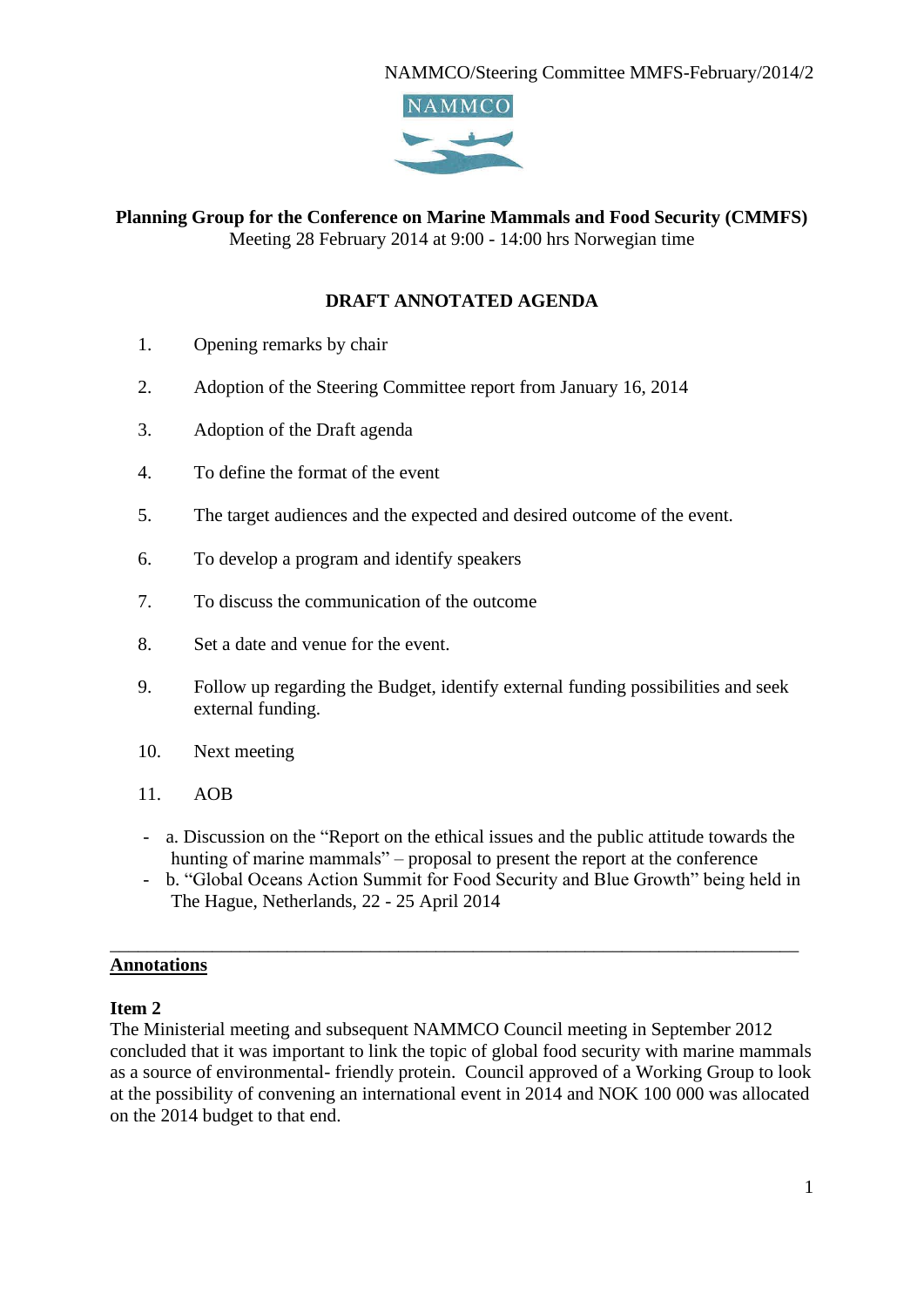NAMMCO/Steering Committee MMFS-February/2014/2 Hitherto three FAC meetings have discussed the topic – the first was a teleconference held in FAC on 11 April 2013, the second was back to back with the FAC meeting 18 June and the third was a FAC teleconference 25 October. A collation of excerpts from the three reports dealing with the conference is given in document NAMMCO/MMFS-January/2014/2.

This meeting should formally establish the group, make a decision on name: Steering Committee or Working Group? and elect a chair.

As of 25 October, one person from each member country had been identified as members of this group. Perhaps the meeting should consider if the group/committee should be expanded with possible experts and resource people.

# **Item 3**

Document NAMMCO/MMFS-January/2014/3 contains a draft term of reference for the Steering Committee on Marine Mammals and Food Security Conference.

# **Item 4**

The meeting should decide on where and when the conference should take place. Please bring any information you may have on other meetings scheduled for 2015 to the meeting in order to avoid overlap

### **Item 5**

Document NAMMCO/MMFS-January/2014/4 contains the draft working paper: prospectus and draft programme for an international conference relating to harvesting food from wild animal populations. This is the working document as it was after the meeting 18 June, reflecting the discussion held in Iceland.

The following items (not exclusive) are proposed for discussion under this agenda item:

- The name of the conference
- Conference language English no interpretation
- The format; number of days
- Open for all or by invitation only conference fee or not
- Invite participants to present posters
- Moderator/chair for the conference
- Rapporteur
- Conference materials: book of summaries to participants proceedings electronic documents vs paper documents
- Outcome communiqué press release language(s)
- Distribution of outcome

### **Item 6**

Document NAMMCO/MMFS-January/2014/5 contains a draft budget for the conference. Be advised that at this stage the budget figures and items are rough reflecting the preliminary stage of the programme.

\_\_\_\_\_\_\_\_\_\_\_\_\_\_\_\_\_\_\_\_\_\_\_\_\_\_\_\_\_\_\_\_\_\_\_\_\_\_\_\_\_\_\_\_\_\_\_\_\_\_\_\_\_\_\_\_\_\_\_\_\_\_\_\_\_\_\_\_\_\_\_\_\_\_

# **List of Documents**

- NAMMCO/MMFS-January/2014/1: Draft annotated agenda and list of documents